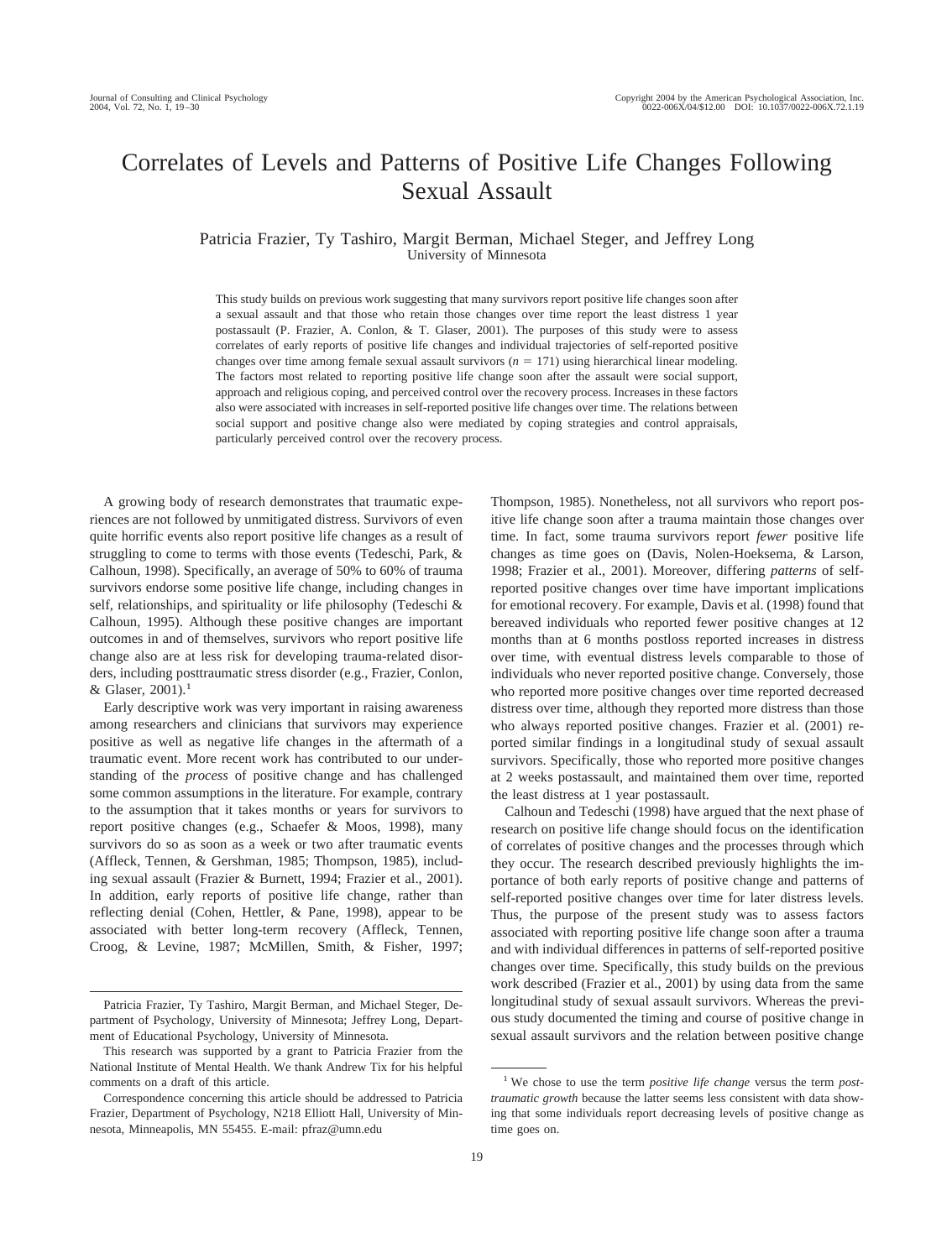and distress, our goal in this study was to identify factors associated with reporting positive life change following a traumatic event like sexual assault. Ultimately, knowledge of factors associated with positive change can help us to develop clinical interventions to foster positive life changes following traumatic life events (see, e.g., Antoni et al., 2001).

# Correlates of Positive Life Change

Several researchers have developed models that include various factors that may facilitate or hinder positive life change following traumatic events (see O'Leary, Alday, & Ickovics, 1998, for a review), including personal resources, environmental resources, and the individual's coping strategies and appraisal of the event. In Schaefer and Moos's (1998) model, personal and environmental resources are associated with positive change through their effects on coping and appraisal. In other words, coping and appraisal mediate the relations between personal and environmental resources and positive change. We next review research on several personal and environmental resources, as well as coping and appraisal processes, that often are mentioned in theory and research on positive change or that seem particularly important vis-a`-vis sexual assault. We should note, however, that only one of these studies (Kennedy, Davis, & Taylor, 1998) assessed correlates of growth among sexual assault survivors. We then discuss other limitations of this research and describe the model tested in this study, which includes the general categories of variables outlined previously (i.e., personal resources, environmental resources, coping strategies, appraisals).

# *Personal Resources*

In their review of models of positive life change, O'Leary et al. (1998) noted that prior trauma experience is one of the most frequently mentioned personal resources. This factor seems particularly important to study with regard to sexual assault, given that survivors of sexual assault often have experienced previous sexual victimization either as children or as adults (Breitenbecher, 2001; Roodman & Clum, 2001). According to Schaefer and Moos's (1998) model, prior experience with life crises should be associated with reporting more positive life changes following a subsequent trauma because prior crisis experience can enhance coping resources. However, Aldwin, Sutton, and Lachman (1996) proposed that traumatic events can lead either to enhanced coping resources or to depleted resources, depending on characteristics of the person, such as their initial levels of coping resources.

Research on the relation between prior crisis experience and positive life change following a subsequent trauma has been limited. In two studies, combat veterans reported that they learned to cope with adversity as a result of their experiences, but these studies did not assess whether participants actually reported more positive life changes following a subsequent trauma (Aldwin, Levenson, & Spiro, 1994; Elder & Clipp, 1989). Although Phifer and Norris (1989) found some evidence that prior crisis experience was associated with less distress following a subsequent crisis, the correlates of positive change may differ from the correlates of distress. Studies that have specifically looked at positive outcomes have not found that prior crisis experience facilitates positive change (Aldwin et al., 1996; Park, Cohen, & Murch, 1996).

In Schaefer and Moos's (1998) model, demographic variables also are conceptualized as personal resources. Although there are numerous demographic variables that could be studied in relation to positive life change, we focus here on ethnic differences because of the need for research on the effects of race and ethnicity on reactions to trauma (e.g., Marsella, Friedman, Gerrity, & Scurfield, 1996). In addition, a previous study of sexual assault survivors reported ethnic group differences in self-reported positive life changes: African American (71%) survivors reported the most positive changes in spirituality, followed by Hispanic (54%) and White (38%) survivors (Kennedy et al., 1998).

## *Environmental Resources*

Social support is the environmental resource most often mentioned in theories of positive change (O'Leary et al., 1998). Social support is thought to facilitate positive change because supportive others give individuals the opportunity to talk about and cognitively process the trauma (Cordova, Cunningham, Carlson, & Andrykowski, 2001). In Schaefer and Moos's (1998) model, social support is associated with more effective coping, which in turn is associated with reporting more positive change. Some studies have supported the hypothesis that social support is associated with positive change (e.g., Park et al., 1996). Other studies have found no significant associations (Joseph, Williams, & Yule, 1993) or mixed findings (Cordova et al., 2001; Revenson, Wollman, & Felton, 1983), although these studies lacked power to detect medium effects.

# *Appraisal and Coping*

Appraisal and coping resources play a central role in many theories of positive change (O'Leary et al., 1998). In general, individuals who engage in more active approach-oriented coping are hypothesized to be more likely to report positive changes following a trauma, whereas those who engage in more avoidant coping should report fewer positive changes (Schaefer & Moos, 1998). Several studies support these hypothesized relations between positive change and various approach-oriented coping strategies (Aldwin et al., 1996; R. L. Collins, Taylor, & Skokan, 1990; Cordova et al., 2001; Mohr, Dick, Russo, Likosky, & Goodkin, 1999; Park et al., 1996). In the Park et al. (1996) study, approach coping strategies explained more variance in positive life change than any of the other categories of variables (e.g., personal resources, social support). However, results for avoidant coping have been more mixed. Specifically, avoidant strategies have been negatively related (Aldwin et al., 1996), positively related (R. L. Collins et al., 1990), and not related (Mohr et al., 1999; Park et al., 1996) to reporting positive change.

Although Schaefer and Moos (1998) focused on approach and avoidant coping, another coping-related variable that appears to be related to positive life change is religiosity. A religious worldview may help survivors to make sense of and find meaning in a traumatic event. Various aspects of religiosity are positively related to positive life change following traumatic events (Aldwin et al., 1996; Calhoun, Cann, Tedeschi, & McMillan, 2000; Park et al., 1996; Tedeschi & Calhoun, 1996), including sexual assault (Kennedy et al., 1998).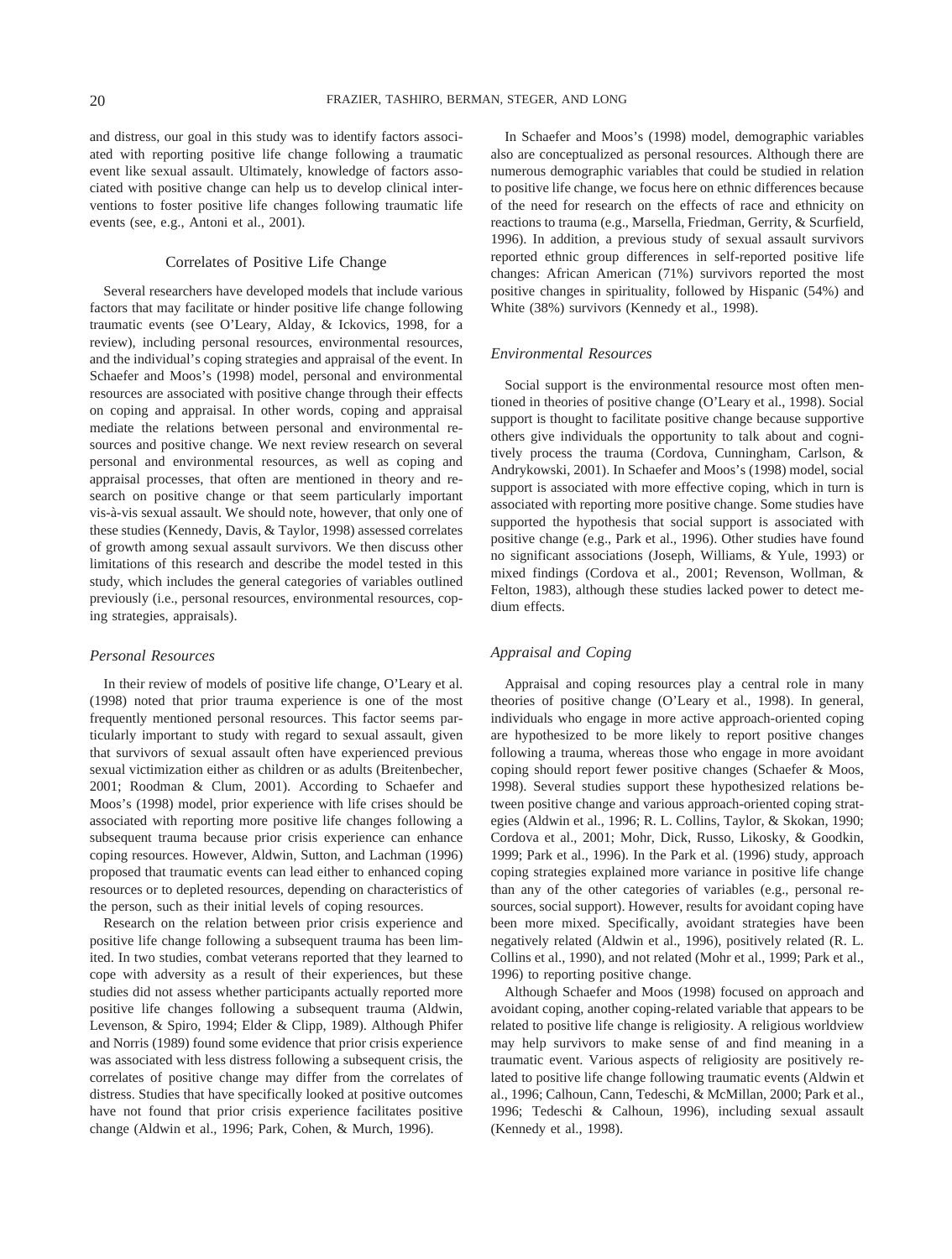A final factor related to appraisal and coping is perceived control over the trauma. There are various aspects of a trauma over which survivors may feel that they have control, including the occurrence of the trauma (past control), the current impact of the trauma (present control), and whether they will experience future traumas (future control). In their review of the literature on perceived control and trauma, Frazier, Berman, and Steward (2002) found that these three aspects of control had differing relations with measures of posttrauma distress, with present control being the most adaptive. They hypothesized that survivors who feel that they have more control over the recovery process (which is one aspect of present control) may be particularly likely to report positive life changes posttrauma. Indeed, this was the only form of control related to positive life change in a study of bereaved individuals (Frazier, Steward, & Mortensen, in press). Control over current symptoms (another form of present control) also was associated with reporting more positive life change in a study of arthritis patients (Tennen, Affleck, Urrows, Higgins, & Mendola, 1992). With regard to the other types of control, Tedeschi (1999) hypothesized that self-blame (which can be thought of as control over the past event; see Frazier et al., 2002) would hinder positive change, but that a sense of future control would be associated with reporting more positive changes. Research on self-blame has been mixed, showing either no relation (Affleck et al., 1985; Joseph et al., 1993) or positive relations (Bulman & Wortman, 1977; Thompson, 1991) with positive life change posttrauma. Finally, one study found that a form of future control (control over the solution to the problem) was not associated with self-reported positive life changes (Abbey & Halman, 1995).

# Limitations of Existing Research

As the preceding review suggests, few studies have examined these hypothesized correlates of positive life change posttrauma, and the existing research yields mixed findings. Research in this area also is limited in other respects. First, most of the studies reviewed assessed correlates of positive change long after the trauma occurred. Factors associated with reporting positive change early on may differ from those associated with finding positives more gradually (e.g., Tedeschi, 1999; Tennen & Affleck, 1998). Identifying correlates of early positive change is important because evidence suggests that these early reports are associated with better long-term recovery (e.g., Affleck et al., 1987). Second, most of the studies reviewed were cross-sectional. A few longitudinal studies have assessed whether factors assessed at one point predict later positive change (e.g., Cordova et al., 2001), but none have assessed correlates of patterns of positive life change over time (i.e., factors associated with change trajectories). As mentioned, patterns of change in self-reported positive life changes have important implications for ultimate distress levels (Davis et al., 1998; Frazier et al., 2001). In addition, the predictors of initial levels of positive change and change trajectories may differ (Stroebe & Schut, 2001). Third, existing studies have focused primarily on bivariate correlates of positive change. Research examining mediational models of the mechanisms by which personal and environmental resources are associated with positive change is virtually nonexistent. Finally, because of the difficulty of studying large numbers of trauma survivors, many studies have inadequate power to detect significant correlates of positive change or else use

samples (e.g., undergraduate students) that have not necessarily experienced the kinds of "seismic" traumatic events that may be more likely to lead to positive change. Research on correlates of positive change among such samples may not generalize to survivors of genuine traumas.

## Present Study

The purposes of this study were to assess correlates of early (i.e., 2 weeks postassault) reports of positive life change and individual trajectories of self-reported positive change over time. The correlates measured included personal characteristics (prior victimization, survivor ethnicity), environmental resources (social support), coping (approach, avoidant, and religious), and control appraisals (behavioral self-blame, control over the recovery process, and taking precautions to prevent future assaults). Using hierarchical linear modeling, we assessed bivariate relations between these variables and both early reports of positive change (intercepts) and changes in self-reported positive life changes over time (slopes). When all conditions for mediation were met (see Kenny, Kashy, & Bolger, 1998), we assessed whether the relations between personal and environmental resource variables and positive change were mediated by coping and control appraisals.

More specifically, based on previous theory and research, we hypothesized, first, that the following variables would be associated with higher levels of *early positive change*: social support, approach coping, religious coping, perceived control over the recovery process, taking precautions, and being African American. In contrast, we hypothesized that more initial avoidant coping and behavioral self-blame would be associated with fewer initial positive changes. Although research on the relations between behavioral self-blame and positive life change has been mixed, based on the consistent evidence that behavioral self-blame is associated with more distress in rape survivors (e.g., Frazier, 1990, 2000, 2003), we predicted that focusing on the past and how the assault could have been averted would hinder, rather than facilitate, positive life change (see also Tedeschi, 1999). Finally, although Schaefer and Moos (1998) hypothesized that prior crisis experience would facilitate positive change, we did not predict that this would be the case in our study, because previous sexual victimization is associated with the use of less effective coping strategies (e.g., Arata, 1999).

Second, we assessed both static and dynamic covariates of *positive change trajectories*. Static covariates typically are variables (i.e., prior victimization, survivor race) that do not change over time. However, initial levels of social support, coping, and control appraisals also can be assessed as static covariates, even though they may change over time. These analyses assess whether variables measured at the first time point predict patterns of change over time in self-reported positive life change. We predicted that variables associated with reporting more positive change initially (e.g., being African American) also would be associated with faster increases in positive changes over time. Conversely, variables hypothesized to be related to reporting fewer positive changes initially (e.g., avoidant coping) were thought to be associated with slower increases (or decreases) in reported positive changes over time. These hypotheses are consistent with Aldwin et al.'s (1996) deviation-amplification model, in which high initial levels of resources lead to positive, adaptive spirals and low initial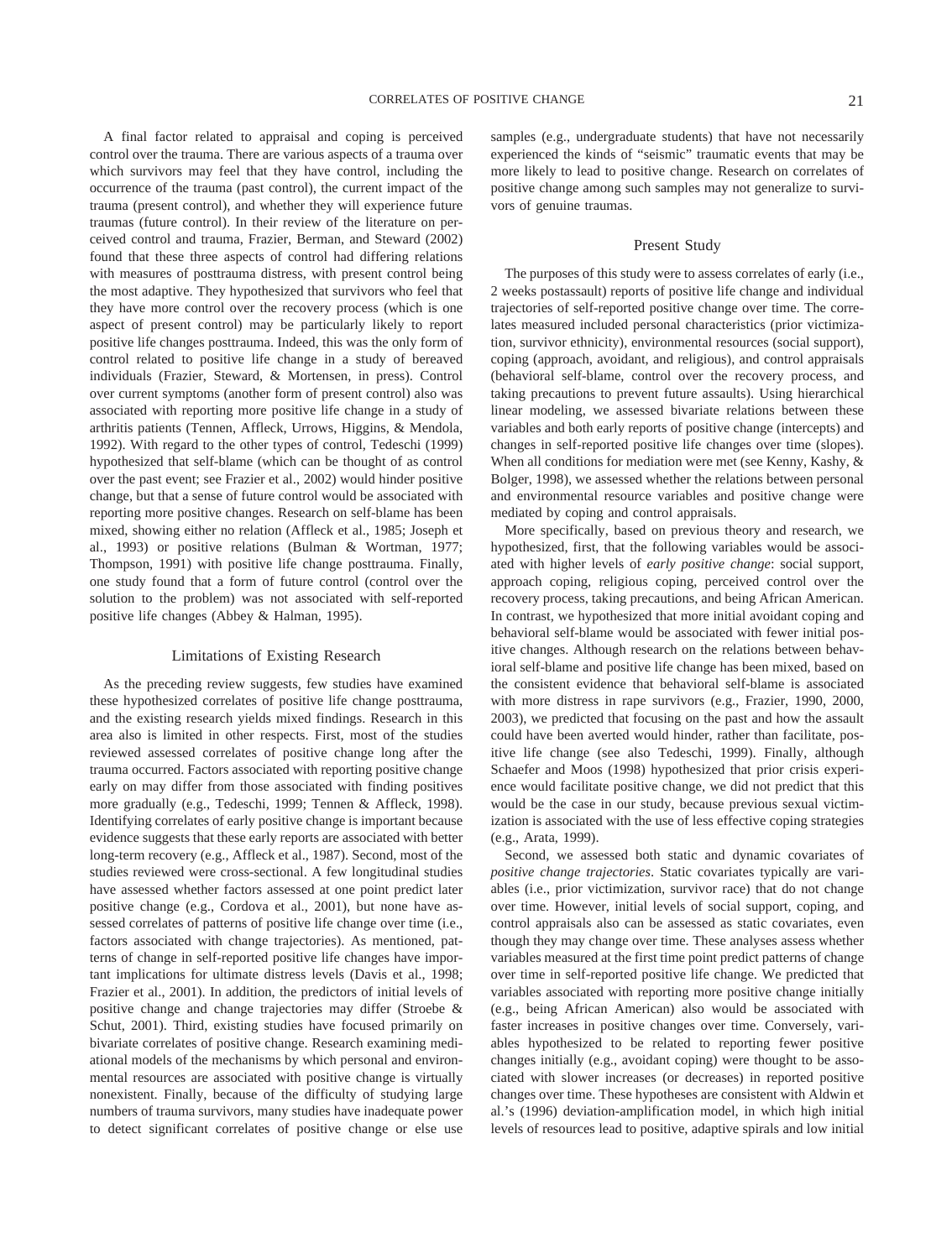levels of resources lead to negative, maladaptive spirals. Because social support, coping, and perceived control were measured over time, we also examined these variables as time-varying or dynamic covariates. We predicted that social support, approach coping, religious coping, control over the recovery process, and taking precautions would covary positively over time with positive change, such that, for example, increases in social support would be associated with increases in self-reported positive life changes within individuals. We expected negative covariation between positive change and both avoidant coping and behavioral selfblame, such that decreases in these variables over time would be associated with increases in positive life changes within individuals.

Finally, when any of the personal and environmental resources were associated with self-reported positive changes, we assessed whether those relations were mediated by coping strategies or control appraisals. First, we hypothesized that African American survivors might report more positive change than White survivors because they use more religious coping (Blaine & Crocker, 1995), which is hypothesized to be associated with reporting more positive change. Given the dearth of theory and research on ethnic group differences in positive change posttrauma, other mediators were tested in an exploratory manner. Second, we hypothesized that social support would be related to reporting more positive change because it is associated with more approach coping, less avoidant coping, and more control over the recovery process. In addition, support networks may encourage religious coping and taking precautions to prevent future assaults and, possibly, discourage behavioral self-blame. Finally, because we did not expect prior victimization to be related to positive change, we did not hypothesize any mediators of the relations between measures of prior victimization and positive life change.

#### Method

#### *Participants*

The participants and procedures for this study have been described in two earlier reports (Frazier, 2003; Frazier et al., 2001). This study was conducted in conjunction with a program that provides services to sexual assault survivors seen in one of seven emergency rooms (ERs) in the Minneapolis/St. Paul, Minnesota metropolitan area. All survivors who came to a participating ER reporting a sexual assault met with a nurse examiner and were offered follow-up counseling sessions for up to 1 year postassault. Survivors who returned for at least one counseling session were asked to participate in the study. We collected data for more than 4 years to acquire a sample large enough to detect medium bivariate effects. During the data collection period, 1,518 female sexual assault survivors over the age of 16 were seen in the ER. Thirteen percent  $(n = 203)$  had one or more counseling sessions. Of those who received counseling, 69% (*n* 141) consented to participate in the research project. Thirty clients already engaged in counseling also agreed to participate  $(N = 171)$ . Participants were between 16 and 52 years old  $(M = 27$  years). Seventy-seven percent were White, 15% were African American, and 8% were other. In 46% of the assaults the assailant was a stranger, 48% of the women were physically injured during the assault, and 24% of the assaults involved more than one assailant. There were no significant differences in survivor age, survivor relationship to the assailant, injuries incurred, or number of assailants between those survivors seen only at the ER and those who attended counseling or participated in the research (all  $ps > .05$ ). White survivors were more likely to participate in both counseling and research, but the effect sizes were small.

Although those who participated in the study were quite similar to the entire ER sample, victims who seek help at an ER may differ from most victims, who do not seek help. Comparisons between the ER sample and characteristics of adult female rape victims from the National Violence Against Women (NVAW) Survey of 8,000 U.S. women (Tjaden & Thoennes, 2000) suggest that those seen in the ER were more likely than those in the NVAW survey to be raped by strangers (46% vs. 17%) and to have been injured (48% vs. 32%). The relations between these variables and self-reported positive life changes at each time period therefore were examined. There were no significant differences between victims of stranger and acquaintance rape (all  $ps > .13$ ) or between injured and noninjured victims (all  $ps > .45$ ) on positive life change at any time point. Victims of multiple offender rapes also did not differ from those assaulted by one person (all  $ps > .28$ ).

Participants were given questionnaires during their counseling sessions at 2 weeks ( $n = 88$ ), 2 months ( $n = 98$ ), 6 months ( $n = 89$ ), and 1 year  $(n = 92)$  after the assault. Because participants could enter the study at any point, the sample sizes varied across time. Sixty-five percent of the sample completed at least two questionnaires. The modal number of sessions attended was 1 (range: 1–50). The number of sessions attended was not related to positive change at any time period.

# *Measures*

*Prior victimization.* Participants were asked to indicate whether they could recall any nonconsensual sexual experiences that occurred before age 12 (*yes* or *no*). Nonconsensual sexual experiences were defined as any sexual activity that they did not want to happen. Thirty-six percent of the sample reported previous victimization as a child. The average age at time of victimization was 7, whereas the average age of the perpetrators was 28. Most (55%) of the perpetrators were relatives. Participants also were asked whether their most recent assault (the one for which they had sought help) was the only nonconsensual sexual activity they had experienced after the age of 12 (*yes* or *no*). Fifty-three percent of the sample reported previous victimization as an adolescent or adult. The average age at time of victimization was 20; the average age of the perpetrators was 28. Most (72%) were friends, relatives, or other nonstrangers (e.g., a doctor).

*Social support.* Social support was measured with two items assessing overall ratings of the helpfulness of people who had provided support since the assault  $(0 = not at all caring and helpful to 10 = very caring and)$ *helpful*) and amount  $(0 = no support to 10 = a lot of support)$  of support received since the assault. Ratings were made at all four time periods. The average alpha coefficient for the two-item social support scale across the four time periods was .81 (range: .78–.86).

*Approach and avoidant coping.* The Coping Strategies Inventory (CSI; Tobin, Holroyd, & Reynolds, 1984) was used to assess the coping behaviors used in response to the assault. Tobin et al. (1984) provided evidence of the predictive, criterion-related, and structural validity, and of the internal consistency and stability, of the CSI. The CSI contains eight 9-item subscales that measure various forms of approach and avoidant coping. Four subscales were chosen that seemed most relevant to sexual assault and that did not overlap with other measures. Approach coping was assessed with two scales that loaded on the higher order Engagement factor in factor analyses reported by Tobin et al.: Cognitive Restructuring (e.g., "I tried to get a new angle on the situation") and Expressing Emotions (e.g., "I found ways to blow off steam"). Two items that are confounded with distress (Stanton, Danoff-Burg, Cameron, & Ellis, 1994) were removed from the Expressing Emotions Scale. Avoidant coping was measured with two scales that loaded on the higher order Disengagement factor: Problem Avoidance (e.g., "I went along as if nothing were happening") and Social Withdrawal (e.g., "I avoided being with people"). All items were rated on a1(*not at all*) to 5 (*very much*) scale to reflect the extent to which each strategy was used to cope with the assault in the past week. Participants completed the CSI at all four time points. Alpha coefficients, averaged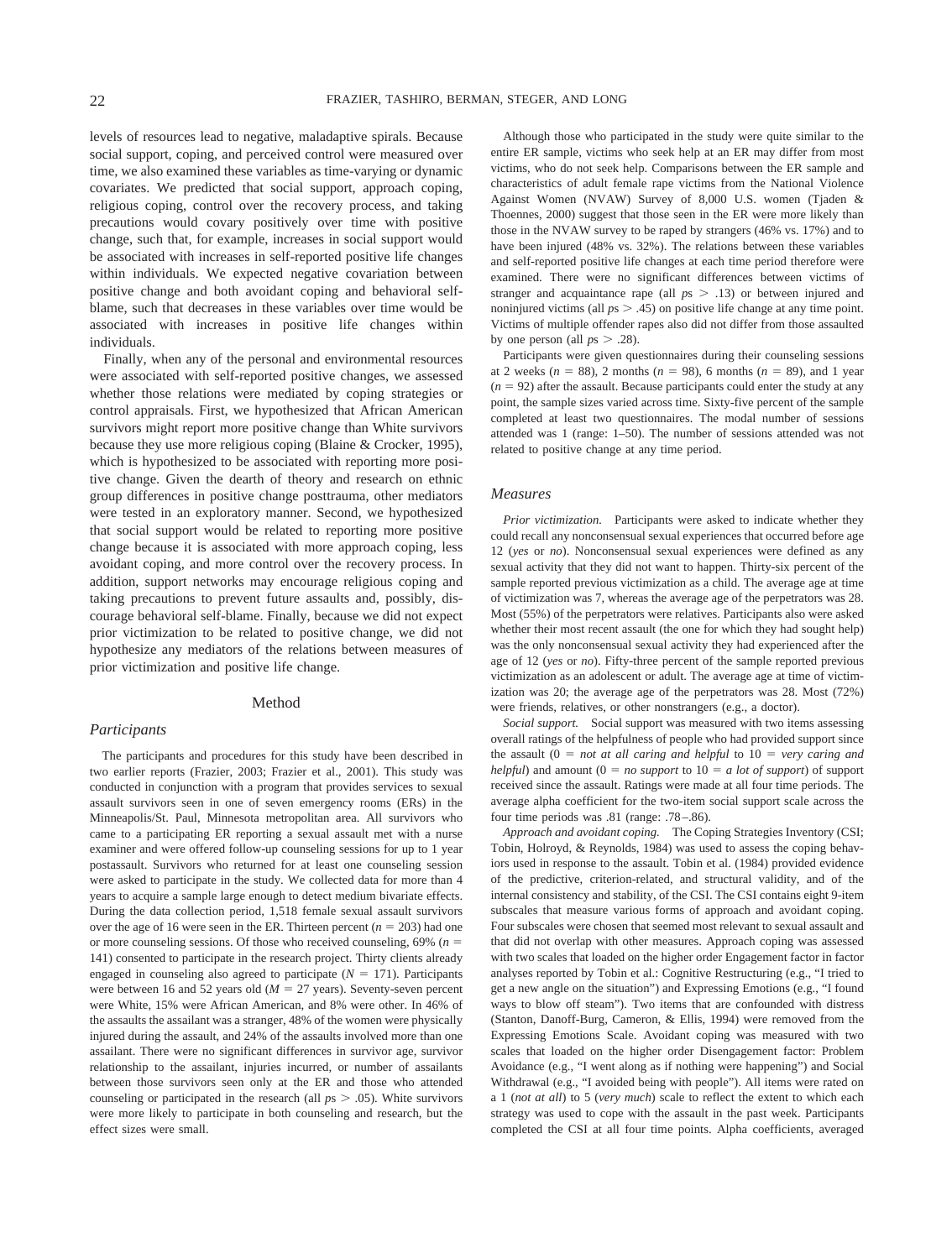across the four time points, were .91 for approach coping (16 items) and .84 for avoidant coping (18 items).

*Religious coping.* Ten items assessed religious coping thoughts and behaviors. These items were adapted from other measures of religious coping, including the Religious Coping Activities Scale (Pargament et al., 1990), Religious Problem-Solving Styles Questionnaire (Pargament et al., 1988), and the Religious Coping subscale from the COPE (Coping Orientations to Problems Experienced Scale; Carver, Scheier, & Weintraub, 1989). Sample items include "I sought God's help in dealing with the situation" and "I took control over what I could and let God help me with the rest." All items were rated from 1 (*not at all*) to 5 (*very much*) in terms of how much they were used in handling the stress of the assault. To distinguish between people who did not use these strategies because they did not believe in God and those who believe in God but were not using religious coping, we instructed participants to skip the religious coping questions if they did not believe in God (between 4% and 12% of the sample across time periods). Coefficient alpha for the Religious Coping Scale was .94, averaged across the four time points.

*Perceived control.* Three scales from the Rape Attribution Questionnaire (Frazier, 2002) were used to assess the extent to which survivors attributed the assault to their past behaviors (five items), felt control over the recovery process (five items), and reported engaging in behaviors to try to prevent future assaults (six items). Respondents rated the behavioral self-blame items ona1(*never*) to 5 (*very often*) scale using the following stem: "How often have you thought: I was assaulted because [I used poor judgment]." Items for the other two scales were rated from 1 (*strongly disagree*) to 5 (*strongly agree*). Sample items include "I know what I must do to help myself recover from my assault" (control over the recovery process) and "Since the assault I try not to put myself in potentially dangerous situations" (taking precautions). All items were judged by a panel of experts to be good indicators of the constructs (see Frazier, 2003, for more information, including all scale items). The average alpha coefficients for the three scales across the four time periods were .87 (Behavioral Self-Blame), .84 (Control Over Recovery), and .83 (Taking Precautions).

*Positive life change.* Fourteen items assessed the extent to which respondents reported that specific life domains had changed as a result of the assault. These items were taken from the 17-item life change scale used by Frazier et al. (2001), which was developed on the basis of open-ended responses of sexual assault survivors from an earlier study (Frazier & Burnett, 1994) and the broader literature on positive and negative changes following traumatic events. The items represented positive life changes in four life domains suggested by previous research: Self (7 items; e.g., "My ability to take care of myself"); Relationships (2 items; e.g., "My relationships with family"); Life Philosophy or Spirituality (4 items; e.g., "My sense of purpose in life"); and Empathy (1 item; "My concern for others in my similar situation"). The 3 items that assessed change in beliefs about the safety and fairness of the world, which generally changed in a negative direction, were not included in this study because our focus was on positive change. Participants rated each item on a bipolar 5-point scale (1 *much worse now*,  $2 = a$  *little worse now*,  $3 = no$  *change*,  $4 = a$  *little better now*,  $5 = much better now$ ). Thus, higher scores indicate positive change and lower scores indicate negative change. (This scoring differs from that used by Frazier et al., 2001, who created separate scales to assess the number of positive and negative life changes reported.)

The measure has good internal consistency (average  $\alpha = .92$ ) and stability over a 6-month period ( $r = .72$  from 6 to 12 months postassault). Evidence for content-related validity is the use of open-ended responses from sexual assault survivors to develop items. With regard to convergent and discriminant validity, in a sample of students reporting on positive life change following the terrorist attacks of September 11, 2001 (Frazier et al., 2003), an 11-item version of this measure was significantly correlated (*r* .47,  $p < .001$ ) with scores on another measure of positive life change (Perceived Benefits Scale; McMillen & Fisher, 1998). In addition, like

other measures of positive change (i.e., Post-Traumatic Growth Inventory; Tedeschi & Calhoun, 1996; Stress Related Growth Scale; Park et al., 1996), it was uncorrelated with neuroticism  $(r = -.06)$ . Finally, evidence of predictive validity consists of data indicating that scores on our measure of positive life change predict later trauma recovery in sexual assault survivors (Frazier et al., 2001).

# Results

# *Overview of Analyses*

Hierarchical linear modeling (HLM; Raudenbush, Bryk, & Congdon, 2000) provides information about initial levels (i.e., intercepts) and patterns of change over time (i.e., slopes) in selfreported positive life changes posttrauma. However, unlike other data-analytic techniques, HLM also provides information on the degree of individual variability in intercepts and slopes. If there is significant individual variability in either intercepts or slopes, one can then add static or time-varying covariates to the model to assess whether they are associated with intercepts or slopes and thus help to explain individual variability. Another advantage of HLM is that, under the assumption that the data are missing at random (see L. Collins, Schafer, & Kam, 2001), maximum likelihood estimation methods can accommodate missing data. According to Raudenbush (2002), "One major advantage of the approach [HLM] is flexibility in handling time-series data. The analyst can make use of all the available data, so that any participant with one or more time points can be included in the analysis" (p. 26). Using empirical Bayes's estimation, individuals with more data are given more weight in the calculation of the parameter estimates. Using all available data and maximum likelihood estimation is preferred to using listwise or pairwise deletion, both of which have been "conclusively shown to perform poorly" (L. Collins et al., 2001, p. 330).

We first reported HLM analyses showing that there was significant individual variability in intercepts and slopes. We then used HLM to assess static covariates (e.g., prior victimization) of initial levels (i.e., intercepts) and trajectories (i.e., slopes) of positive life change, as well as time-varying covariates of positive life change trajectories. When a personal or environmental resource variable was associated with change trajectories, we assessed whether coping and control appraisals mediated the relationship. Average scores across time on all variables are reported in Table 1. For readers interested in technical details, all equations used in the HLM analyses are included and explained in the appendix.

# *Change in Self-Reported Positive Life Changes Over Time*

We first assessed whether positive life change scores changed over time by comparing a model with linear change terms with a baseline model that included only the intercept and an error term. Time was coded as the number of weeks postassault minus 2 (i.e., 0, 6, 24, 50) so that intercept scores (scores when time  $= 0$ ) represent scores at the initial assessment at 2 weeks postassault. The HLM program provides fit statistics for each model that are compared to assess whether the model with the linear change terms provides a better fit to the data than the baseline model. If the omnibus test is significant, the individual fixed and random effects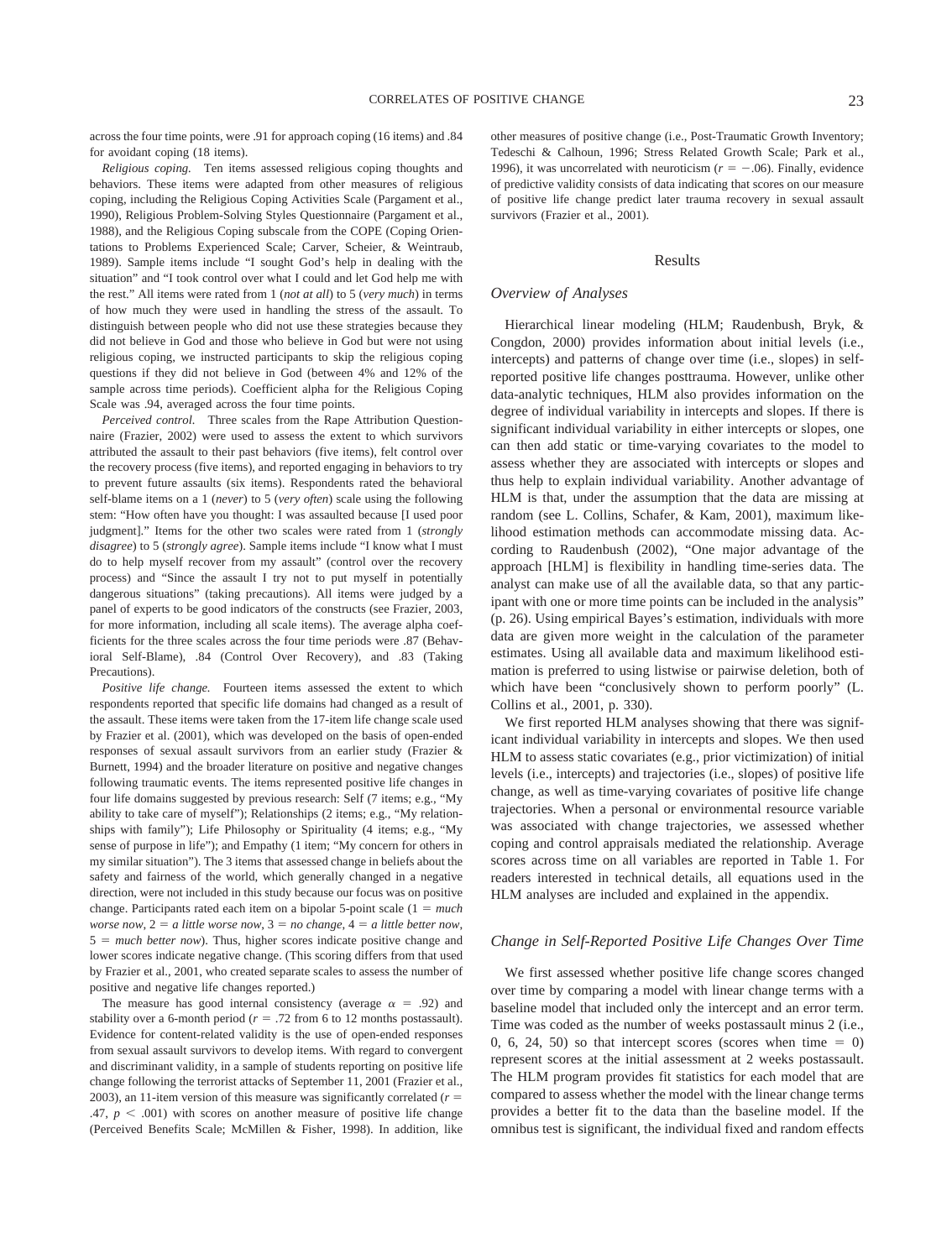| Variable                                   | 2 weeks<br>$(n = 88)$<br>M(SD) | 2 months<br>$(n = 98)$<br>M(SD) | 6 months<br>$(n = 89)$<br>M(SD) | 12 months<br>$(n = 92)$<br>M(SD) |
|--------------------------------------------|--------------------------------|---------------------------------|---------------------------------|----------------------------------|
| Social support <sup>a</sup>                | 8.28 (1.78)                    | 7.57(2.46)                      | 7.68(1.88)                      | 7.55(2.05)                       |
| Approach coping <sup>b</sup>               | 2.63(0.73)                     | 2.75(0.76)                      | 2.75(0.83)                      | 2.74(0.91)                       |
| Avoidant coping <sup>b</sup>               | 2.67(0.68)                     | 2.77(0.64)                      | 2.70(0.77)                      | 2.49(0.69)                       |
| Religious coping <sup>b</sup>              | 2.57(1.04)                     | 2.84(1.19)                      | 2.75(1.12)                      | 2.56(1.14)                       |
| Behavioral self-blame <sup>c</sup>         | 3.54(1.18)                     | 3.37(1.07)                      | 3.07(1.14)                      | 2.88(1.10)                       |
| Control over recovery process <sup>d</sup> | 3.65(0.87)                     | 3.89(0.80)                      | 3.85(0.90)                      | 4.00(0.87)                       |
| Taking precautions <sup>d</sup>            | 4.07(0.63)                     | 4.23(0.64)                      | 4.13(0.72)                      | 4.12(0.64)                       |
| Positive life changes <sup>e</sup>         | 2.70(0.85)                     | 3.19(0.84)                      | 3.16(0.82)                      | 3.24(0.88)                       |

Table 1 *Means Scores on All Variables Across Time*

<sup>a</sup> Scale = 1 to 10 with higher scores indicating more support. <sup>b</sup> Scale = 1 (*not at all*) to 5 (*very much*).<br><sup>c</sup> Scale = 1 (*never*) to 5 (*very often*). <sup>d</sup> Scale = 1 (*strongly disagree*) to 5 (*strongly agree*). <sup>e</sup> *worse now*) to 5 (*much better now*).

are examined for significance.<sup>2</sup> Fixed effects are average effects (e.g., average change over time), whereas random effects refer to individual effects (e.g., individual variability in change over time). In other words, if the omnibus test is significant, there is significant linear change over time on average or significant individual variability in patterns of change over time, or both.

The omnibus test comparing the baseline (intercept only) model with the model with the intercept and the linear terms was significant, indicating that the latter model was a better fit to the data,  $\chi^2(3, N = 169) = 29.10, p < .001$ <sup>3</sup> (See Equations 1 through 3 in the appendix.) The slope coefficient (.01) was significantly different from zero,  $t(168) = 3.25$ ,  $p = .002$ , indicating that, on average, survivors reported more positive life changes over time. The slope coefficient means that there was a .01 unit change on the positive life change measure per week (i.e., a .52 change on the 5-point scale over the course of the study). Comparing this with the average standard deviation on the scale over time (.85), this translates to a change of .61 standard deviations (which would be considered a medium effect). However, there also was substantial individual variability in slopes over time,  $\chi^2(109, N = 110)$  = 211.14,  $p < .001$ . In other words, although on average the number of positive life changes increased over time, there was significant deviation from this trajectory, with some individuals not changing or even reporting fewer positive changes over time. There was also significant individual variability in intercepts (i.e., number of positive changes reported at 2 weeks postassault),  $\chi^2(109, N =$  $110$ ) = 429.48,  $p < .001$ . This significant individual variability in slopes and intercepts led us to examine factors that may predict this variability.

# *Static Covariates of Positive Life Change Intercepts and Slopes*

In the next set of analyses, we estimated the associations between truly static covariates (i.e., ethnicity, prior victimization) and positive change intercepts and slopes. We also used initial levels of the seven social support, coping, and perceived control variables as static covariates. Although scores on these variables may change over time, these analyses assess whether initial scores on these variables are associated with positive change intercepts and slopes. In all of these analyses, the omnibus tests compare a baseline model with only intercept and linear slope terms with models that also contain the static covariate terms. If the model with the covariate provides a better fit to the data, then the covariate (e.g., initial levels of social support) is related either to initial scores or to linear change over time or both (see Equations 4 and 5 in the appendix).

The results of these analyses are presented in Table 2. Because of the multiple tests, an adjusted alpha level of .005 (.05/10) was used to assess the significance of the omnibus tests, as well as the tests of the relations between the covariates and both intercepts and slopes. $4$  Using this criterion, the omnibus tests for ethnicity, $5$  child victimization, adult victimization, avoidant coping, behavioral self-blame, and taking precautions were not significant. Thus, we found no evidence that these variables were related to positive change intercepts (positive change scores at 2 weeks postassault) or slopes (linear change in self-reported positive changes over time).

The omnibus tests for four variables—social support, approach coping, religious coping, and control over the recovery process were significant. In all four cases, higher initial scores on these variables were associated with higher positive change intercepts (i.e., more self-reported positive life changes at 2 weeks postassault). However, none of these variables were associated with positive life change slopes; that is, they did not predict patterns of change in self-reported positive change over time.

<sup>&</sup>lt;sup>2</sup> A model with linear and quadratic (i.e., [number of weeks  $-2$ ]<sup>2</sup>) change terms also was compared with the model with only the linear change terms. This model did not provide a better fit to the data than the model with only the linear change terms.

<sup>&</sup>lt;sup>3</sup> Frazier et al. (2001) found similar results using a different scoring of the positive change measure.

<sup>&</sup>lt;sup>4</sup> To simplify the table, only the relations between the static covariates and the intercepts and slopes are presented in Table 2. The full table is available from Patricia Frazier.

<sup>&</sup>lt;sup>5</sup> In analyses assessing racial differences, we compared African American participants ( $n = 25$ ) with White participants ( $n = 134$ ) because there were too few survivors in other ethnic groups for meaningful analyses.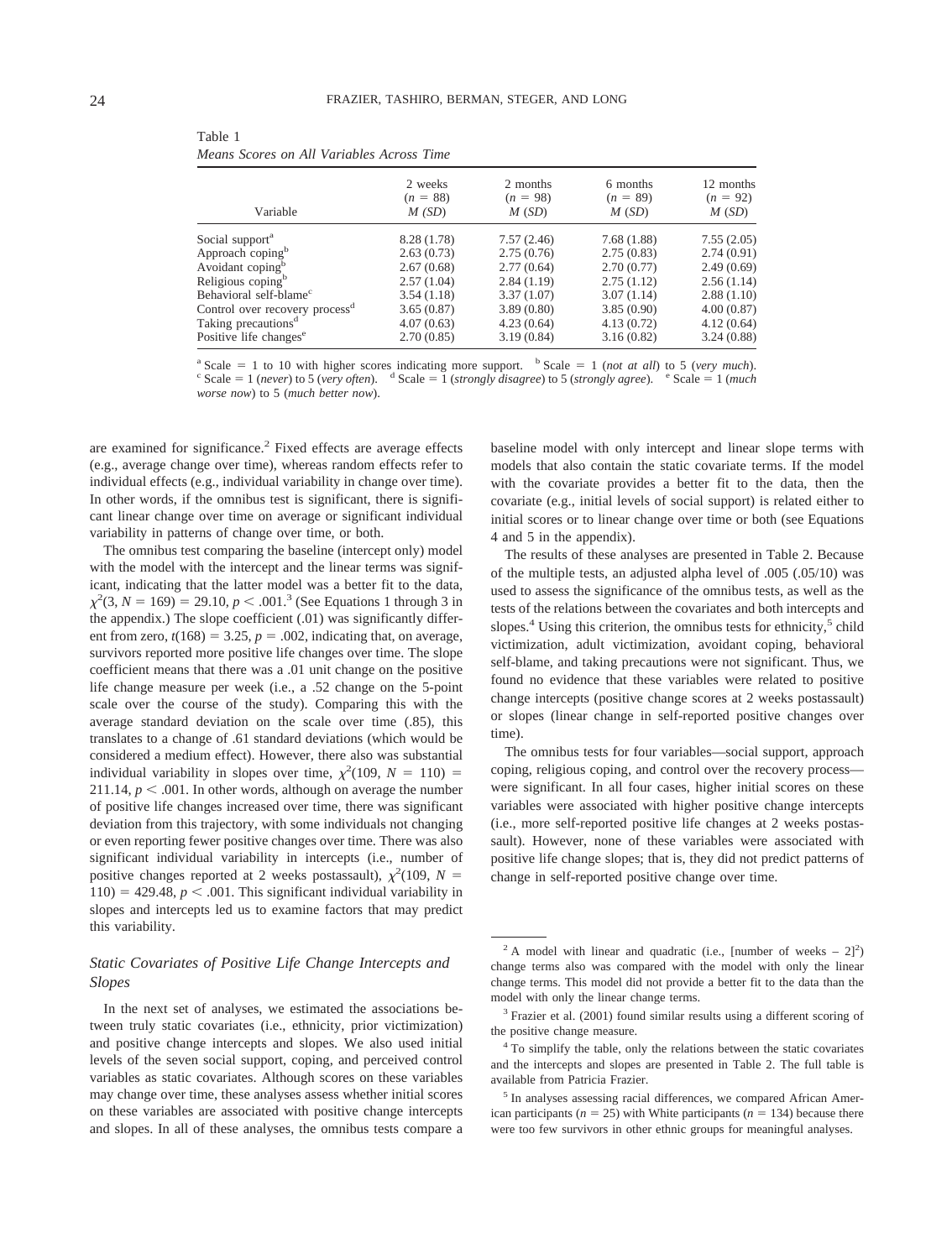|                                    |                    | Covariate intercept effect |                   | Covariate slope effect |         |
|------------------------------------|--------------------|----------------------------|-------------------|------------------------|---------|
| Variable                           | Omnibus test       | $\lambda$ 01 (SE)          | t test            | $\lambda$ 11 (SE)      | t test  |
| Ethnicity <sup>a</sup>             | 7.41               | .45(.21)                   | 2.16              | $-.018(.007)$          | $-2.68$ |
| Child victimization <sup>b</sup>   | 4.04               | $-.28(.15)$                | $-1.89$           | .002(.005)             | 0.48    |
| Adult victimization <sup>b</sup>   | 0.96               | .03(0.14)                  | 0.21              | $-.004(.004)$          | $-0.92$ |
| Social support <sup>c</sup>        | $26.51^{\rm d}$    | .22(.04)                   | 5.37 <sup>d</sup> | $-.002(.002)$          | $-1.09$ |
| Approach coping <sup>c</sup>       | 52.59 <sup>d</sup> | .70(0.08)                  | $8.54^{\rm d}$    | $-.011(.004)$          | $-2.63$ |
| Avoidant coping <sup>c</sup>       | 1.35               | $-.11(.12)$                | $-0.90$           | .005(.004)             | 1.08    |
| Religious coping <sup>c</sup>      | $35.88^{d}$        | .42(.07)                   | $6.32^{\rm d}$    | $-.003(.003)$          | $-0.84$ |
| Behavioral self-blame <sup>c</sup> | 6.95               | $-.19(.07)$                | $-2.67$           | .004(.003)             | 1.39    |
| Control over recovery <sup>c</sup> | $29.48^{\rm d}$    | .56(.09)                   | $5.92^{\rm d}$    | $-.009(.004)$          | $-2.17$ |
| Taking precautions <sup>c</sup>    | 1.75               | .13(.13)                   | 0.93              | $-.007(.005)$          | $-1.27$ |
|                                    |                    |                            |                   |                        |         |

Table 2 *Hierarchical Linear Modeling Analyses of Static Covariates of Positive Life Change Posttrauma*

*Note.* For the chi-square tests, all  $dfs = 2$ ; *Ns* for the first three variables range between 155 and 157; *Ns* for the last seven variables range between 81 and 87. For the *t* tests, *df*s for the first three variables range between 153 and 155; *df*s for the last seven range between 79 and 85.  $a_0 = W$ hite, 1 = African American.  $b_0 = n$  previous victimization, 1 = previous victimization. <sup>c</sup> Data

measured at 2 weeks postassault.  $d p < .005$  (Bonferroni-corrected alpha level).

#### *Time-Varying Covariates of Positive Change Trajectories*

The next step in our analyses was to assess whether social support, coping, and control appraisals covaried over time with positive change trajectories (see Equation 6 in the appendix). In these analyses, the coefficient for the dynamic covariate was tested for significance. A significant test indicates that the covariate and self-reported positive life change significantly covary over time. A positive coefficient indicates two variables change in similar ways (e.g., as one increases the other does as well), whereas a negative coefficient indicates the two variables change in opposite ways (e.g., as one increases the other decreases). HLM analyses examining time-varying covariates are reported in Table 3. An adjusted alpha level of .007 (.05/7) was used to assess significance. Using this criterion, we found that all of the time-varying covariates were significantly associated with positive-change trajectories. Specifically, trajectories of social support, approach coping, religious coping, control over the recovery process, and taking precautions were all positively associated with positive-change trajectories, suggesting that, within individuals, increases in these variables were associated with increases in self-reported positive life changes over time. Avoidant coping and behavioral self-blame

Table 3

*Hierarchical Linear Modeling Analyses of Dynamic Covariates of Positive Life Changes Posttrauma*

| Variable              | Dynamic covariate effect |          |  |
|-----------------------|--------------------------|----------|--|
|                       | $\lambda$ 10 (SE)        | $t$ test |  |
| Social support        | .11(.03)                 | 4.47     |  |
| Approach coping       | .64(.06)                 | 11.12    |  |
| Avoidant coping       | $-.39(.07)$              | $-5.29$  |  |
| Religious coping      | .37(.05)                 | 7.24     |  |
| Behavioral self-blame | $-.16(.05)$              | $-3.30$  |  |
| Control over recovery | .63(.04)                 | 15.12    |  |
| Taking precautions    | .28(.08)                 | 3.47     |  |

*Note.* All *t* test  $ps < .007$  (Bonferroni-corrected alpha level).

trajectories were negatively associated with positive-change trajectories, suggesting that decreases in avoidant coping and behavioral self-blame were associated with increases in self-reported positive life changes over time.

#### *Mediational Analyses*

The final step in our analyses was to assess whether any significant relations between personal and environmental resources and positive change were mediated by coping and control appraisals. The following conditions must be met to establish mediation: (a) the predictor variable must be associated with the outcome variable; (b) the predictor variable must be associated with the mediator; (c) the mediator must be associated with the outcome variable, after controlling for the relation between the predictor and outcome; and (d) the addition of the mediator variable must significantly decrease the association between the predictor and outcome variable (Kenny et al., 1998). We followed the procedures for testing mediation in HLM described by Krull and MacKinnon (2001). The outcome variable was positive-change trajectories; the hypothesized predictors were survivor ethnicity, prior victimization, and social support; and the hypothesized mediators were coping and control appraisals.

With regard to the first condition for mediation, of the hypothesized predictors (i.e., ethnicity, prior victimization, initial levels of social support, social support trajectories) only social support trajectories were associated with positive change trajectories (see Tables 2 and 3). As described previously, increases in social support were associated with increases in self-reported positive life changes over time.

To assess the second criterion for mediation, we examined the relations among social support trajectories and the six potential mediators. In these analyses, the mediator variable was the outcome variable and social support was the time-varying covariate (see Equation 6 in the appendix). These analyses assess whether changes in social support over time are associated with changes in the hypothesized mediators over time. Using an adjusted alpha level of .008 (.05/6), we found that social support trajectories were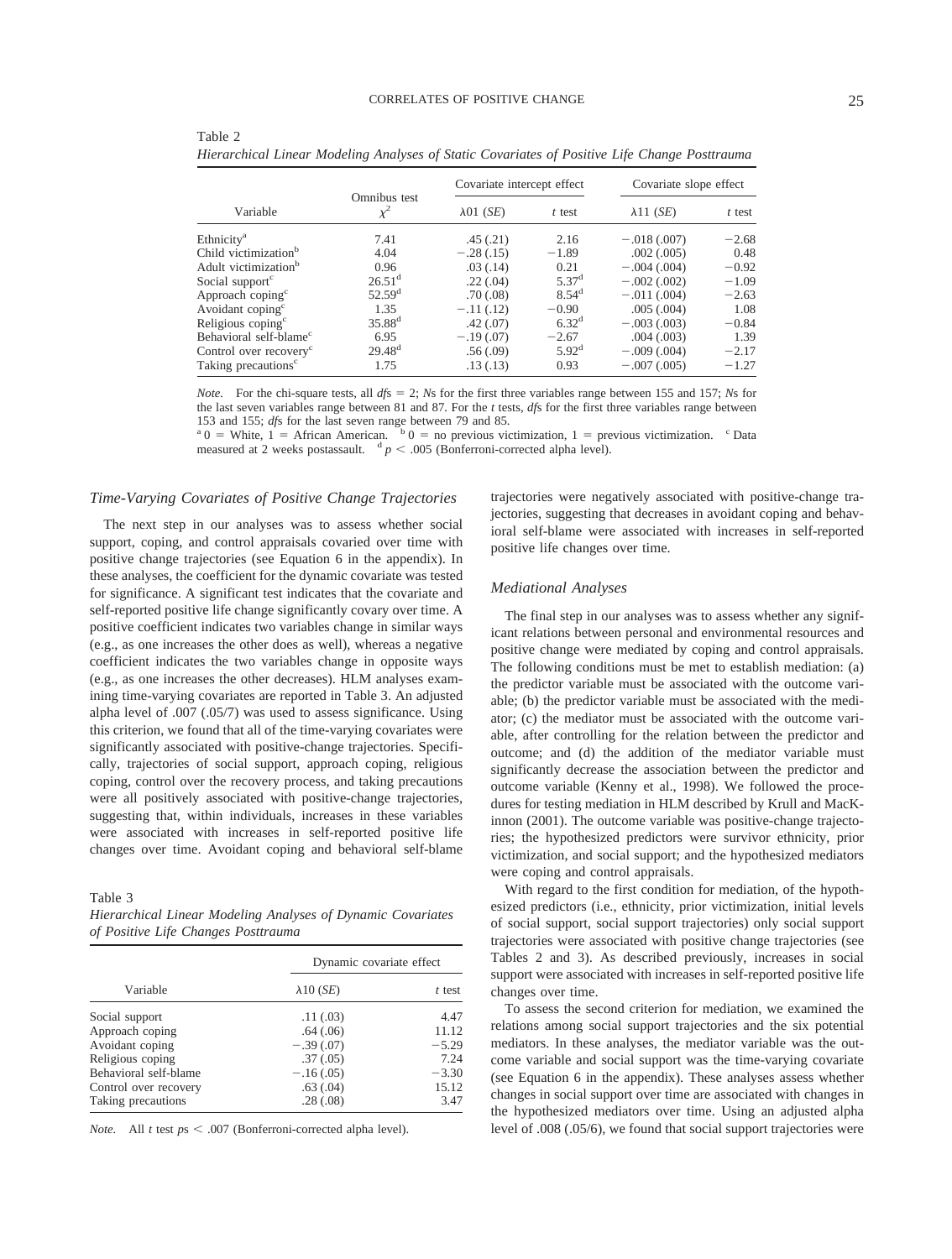associated with the trajectories of four of the mediators: approach coping,  $t(166) = 4.40$ ,  $p < .0001$ , avoidant coping,  $t(166) =$  $-6.10, p < .0001$ , control over the recovery process,  $t(169)$  = 7.47,  $p < .0001$ , and taking precautions,  $t(169) = 3.25$ ,  $p < .001$ . In other words, increases in social support over time were associated with increases in approach coping, control over the recovery process, and taking precautions, and decreases in avoidant coping. The covariation between social support and behavioral self-blame,  $t(169) = -2.07$ ,  $p = .04$ , and religious coping,  $t(147) = 1.66$ ,  $p =$ .10, was not significant with the adjusted alpha level.

Analyses testing the third and fourth conditions for mediation are included in Table 4. In these analyses, social support and one of the four mediator variables were entered as time-varying covariates of positive change. With regard to the third condition for mediation, which requires that the mediator be associated with the outcome with the predictor in the model, all of the hypothesized mediators (i.e., coping and control appraisals) were associated with positive change trajectories. To assess the fourth condition for mediation, we compared the coefficients reflecting the covariation between social support and positive change for models with and without the covariates (see Equations 7 and 8 in the appendix). As mentioned, for mediation to occur, the addition of the mediator variable must significantly decrease the association between the predictor and outcome variable, which is assessed by comparing the coefficients for social support for the two models.

The significance of the mediational relationship was assessed by dividing the difference in the social support coefficients for the two models by a standard error term described by Sobel (1982). The mediated effect divided by its standard error yields a *z* score

Table 4

of the mediated effect. If the *z* score is greater than 1.96, the effect is significant at the .05 level. Sobel's test was significant for all of the analyses. For approach and avoidant coping and taking precautions, the social support coefficient was smaller when the mediator was in the model, but social support was still significant, suggesting that these variables each partially mediated the relation between social support trajectories and positive change trajectories. However, when control over the recovery process was entered, social support no longer was significant, suggesting complete mediation. In other words, social support trajectories were associated with positive change trajectories primarily because support was associated with control over the recovery process.

# Discussion

The purpose of this study was to identify factors that are related to experiencing positive life changes following a traumatic life event. This study builds on a previous report from this data set, in which we found that many survivors report positive life changes soon after a sexual assault, that not all survivors maintain those changes over time, and that those who report early positive changes and who retain those changes over time report the lowest levels of depression and posttraumatic stress disorder symptoms 1 year after the assault (Frazier et al., 2001). Thus, our goal in this study was to identify factors associated with reporting positive change soon after a trauma and with patterns of change over time in self-reported positive life changes. In contrast, most studies have examined concurrent correlates of positive change long after the trauma occurred. We also improved on previous studies by

| Mediator                      | Slope coefficient $(SE)$ | $t$ test   | Mediated effect test |
|-------------------------------|--------------------------|------------|----------------------|
| Approach coping               |                          |            |                      |
| Equation 1                    |                          |            |                      |
| 1. Social support alone       | .11(0.03)                | $4.42***$  |                      |
| Equation 2                    |                          |            |                      |
| 1. Social support             | .05(.02)                 | $2.07*$    |                      |
| 2. Approach coping            | .61(.06)                 | $10.38***$ | $4.05***$            |
| Avoidant coping               |                          |            |                      |
| Equation 1                    |                          |            |                      |
| 1. Social support alone       | .11(0.03)                | $4.42***$  |                      |
| Equation 2                    |                          |            |                      |
| 1. Social support             | .09(0.03)                | $3.19**$   |                      |
| 2. Avoidant coping            | $-.21(.08)$              | $-2.74**$  | $2.50*$              |
| Control over recovery process |                          |            |                      |
| Equation 1                    |                          |            |                      |
| 1. Social support alone       | .12(.03)                 | 4.48***    |                      |
| Equation 2                    |                          |            |                      |
| 1. Social support             | $-.00(.02)$              | $-0.21$    |                      |
| 2. Control over recovery      | .63(0.05)                | $13.47***$ | $6.53***$            |
| Taking precautions            |                          |            |                      |
| Equation 1                    |                          |            |                      |
| 1. Social support alone       | .12(.03)                 | 4.48***    |                      |
| Equation 2                    |                          |            |                      |
| 1. Social support             | .09(0.03)                | $3.72***$  |                      |
| 2. Taking precautions         | .23(.08)                 | $2.97*$    | $2.22*$              |

*Coping and Control as Mediators of the Covariation Between Social Support and Positive Change Trajectories*

*Note.* For the *t* tests, *df*s for the first two sets of analyses are 166; *df*s for the last two sets are 168.  $* p < .05.$  \*\*  $p < .01.$  \*\*\*  $p < .001.$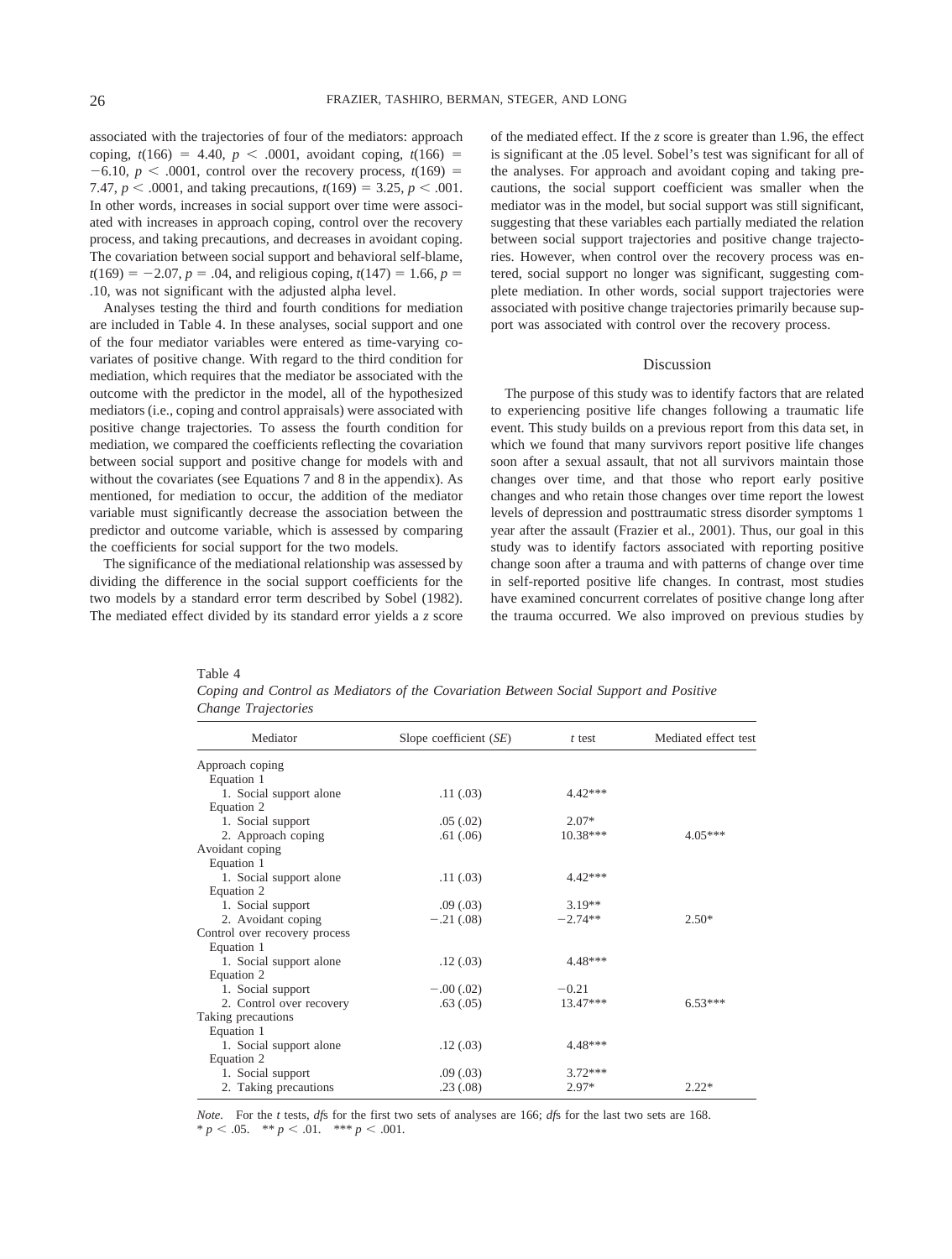assessing a wide range of potential correlates, including some that have received little attention to date (e.g., ethnicity), evaluating more complex mediational models of the positive change process and collecting data from a relatively large number of women who had recently experienced a severe trauma. We next discuss our findings regarding the correlates of early positive change and change trajectories, implications for theory and practice, and limitations and directions for future research.

## *Correlates of Early Positive Change*

Several of our findings are consistent with previous research on the correlates of positive change. First, survivors who initially rate their support network as more helpful also report more initial positive life changes. These data are consistent with previous research showing a positive relation between social support and positive change (e.g., Park et al., 1996). As mentioned, other studies may have failed to find this relation because of small sample sizes (e.g., Joseph et al., 1993;  $n = 35$ ; Revenson et al., 1983;  $n = 32$ ). Second, survivors who initially use more approachoriented coping strategies, such as cognitive restructuring and expressing emotions, report more positive life changes soon after the assault (see also R. L. Collins et al., 1990; Mohr et al., 1999; Park et al., 1996). Finally, those who rely on their religious faith to cope also report more positive life changes, consistent with the one previous study that specifically examined religious coping strategies (Park et al., 1996). Of these factors, approach coping is most strongly related to initial levels of self-reported positive change.

Our findings also clarify the relations between different aspects of control and positive life change posttrauma. Specifically, survivors who perceive that they have more control over their recovery process (rather than the assault itself) tend to report more positive life changes (see also Frazier et al., in press). Other aspects of present control, such as control over physical symptoms of disease, also are associated with positive change (Tennen et al., 1992). The other forms of control (i.e., behavioral self-blame, taking precautions) are not associated with early positive change, although they do covary with positive change over time, as discussed below.

Finally, some of the variables we assessed were not associated with initial levels of positive change in the ways predicted by existing theories. For example, Schafer and Moos (1998) hypothesized that individuals who have experienced prior traumas will have learned coping strategies that will help them to cope more effectively with subsequent traumas. Our data do not support this hypothesis, nor do other studies that have specifically examined the relation between prior crisis experience and positive change following a subsequent trauma (Aldwin et al., 1996; Park et al., 1996). Although some trauma survivors may develop coping resources that can help them cope with subsequent events, this is not necessarily the case. In fact, previous studies have found that prior sexual victimization is associated with less effective coping (e.g., Arata, 1999). Prior trauma experience would only be expected to facilitate adjustment to a subsequent trauma if the prior trauma had been successfully resolved. Second, avoidant coping is not associated with initial reports of positive change (although it does covary with positive change over time). Past cross-sectional studies of the relation between avoidant coping and positive change have been mixed, which may be because of differences in the ways in which avoidant coping has been operationalized (Aldwin et al., 1996; R. L. Collins et al., 1990; Park et al., 1996). Finally, although one previous study found that African American sexual assault survivors report more posttraumatic positive change than do Whites (Kennedy et al., 1998), this trend is only marginally significant in our study.

# *Correlates of Positive Change Trajectories*

Although several of the static covariates we assessed are associated with higher initial levels of positive change, they are not related to increases in positive life changes over time as we had predicted on the basis of the deviation-amplification model (Aldwin et al., 1996). For example, survivors who initially have more social support report more positive life changes at 2 weeks postassault, but these initial levels of support do not predict positive change trajectories. Although initial levels of social support, coping, and control appraisals do not predict change over time, these variables do covary with positive change over time. Specifically, individuals who report increases in social support, approach coping, religious coping, control over the recovery process, and taking precautions also report increases in positive change. In addition, individuals who report decreases in avoidant coping and behavioral self-blame report increases in positive life change, although neither of these factors is associated with initial levels of positive change. It may be that both avoiding dealing with the assault and focusing on the past and how the assault could have been prevented are less adaptive as time goes on (Roth & Cohen, 1986).

The final step in our analyses was to test the hypothesis that coping strategies and control appraisals mediate the relations between personal and environmental resources and positive change. Social support is the only personal or environmental resource variable associated with positive change trajectories. Increases in social support over time are associated with increases in approach coping, control over the recovery process, and taking precautions to avoid future assaults and with decreases in avoidant coping. Although these variables are all significant mediators, the variable that most completely mediates the relation between social support and positive change is control over the recovery process. These analyses suggest that the primary reason social support is associated with positive change is that survivors who have more support feel that their recovery process is more under their control and that they have the resources to deal with the assault. However, it should also be acknowledged that we cannot empirically distinguish this model from a model in which social support mediates the relation between control over the recovery process and positive change. Nonetheless, it is true that when both variables are in the model, social support no longer is significant.

# *Summary and Implications*

In summary, our data suggest that the individuals who are most likely to report positive life change following the assault are those who use more approach-oriented coping strategies and who perceive that the recovery process is under their control. Although most theories (e.g., Schaefer & Moos, 1998) focus on approach coping, control over the recovery process actually covaries more closely with changes in self-reported positive change over time. This is particularly interesting given the conceptual overlap be-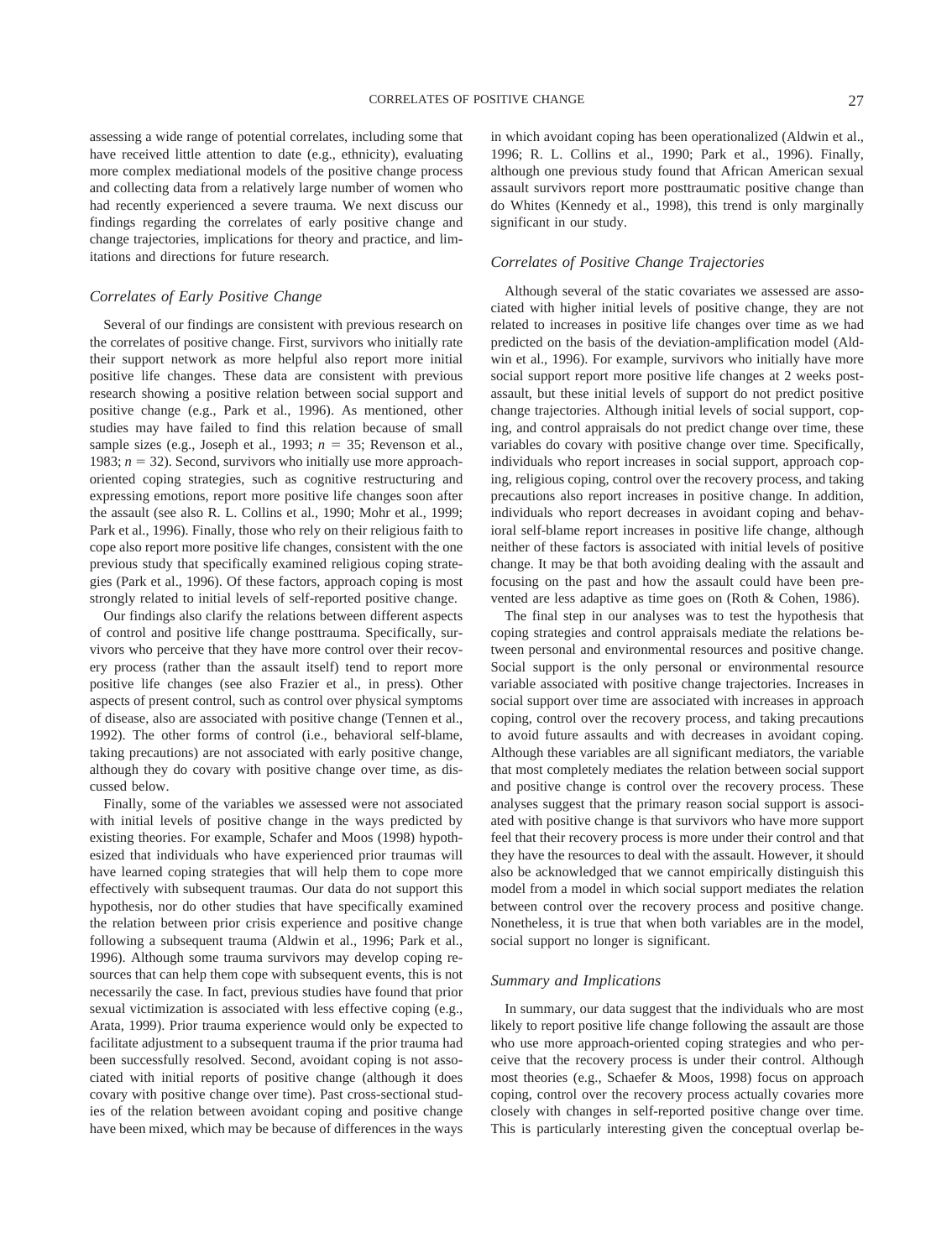tween aspects of approach coping (i.e., positive reappraisal) and reports of positive life changes. Although control has long been implicated in the trauma recovery process, past theories (e.g., Foa, Zinbarg, & Rothbaum, 1992) have focused on control over the event itself (past control). Frazier et al.'s (2002) review of the trauma literature suggested that present control—one form of which is control over the recovery process—is the one type of control consistently associated with lower distress levels, perhaps because the present is in fact more controllable than the past or the future. This form of control deserves more attention in theories of both positive life change and distress. In addition, clinicians working with survivors struggling to regain a sense of control might help them to identify what they can control in the present.

The use of religious coping is another factor associated with higher levels of initial positive change and with increases in positive change over time. This factor also deserves more attention in theories of the positive change process. Religious coping strategies also may be a resource for clinicians to assess when working with trauma survivors. In fact, means on the coping measures suggest that survivors use religious coping about as much as approach-oriented coping (i.e., cognitive restructuring and expressing emotions). Finally, given the covariation between social support and positive change over time, it may be useful to include support providers in trauma counseling so that they understand the continuing need to provide support.

### *Limitations and Future Directions*

Although this study improved on previous research in various ways, it also was limited in several respects. The first limitation relates to the amount of missing data. The validity of the HLM analysis is predicated on the untestable assumption of random missingness. If participant dropout was nonrandom, the HLM results are biased to an unknown degree. The second limitation is the correlational nature of the data. Even sophisticated modeling of longitudinal data cannot establish causation. Thus, as mentioned, we cannot determine, for example, whether individuals who have more support use more approach coping or whether individuals who use more approach coping have more support. Third, there are many other variables that may be associated with positive change that we did not assess, including personality factors such as optimism (see O'Leary et al., 1998, for a list of factors most often mentioned in theories of positive change). Fourth, in an effort to limit the length of the questionnaire completed by the survivors in our study, some of the measures were not as extensive as they could have been. For example, social support was assessed using a face-valid and internally consistent two-item measure rather than a longer standardized scale, and prior sexual victimization was assessed with one-item dichotomous measures. Given the nature of the sample, it also was not feasible to gather additional data on the validity of the self-reports of positive change (e.g., pretrauma measures, informant reports). Thus, it is difficult to determine the extent to which the respondents' self-reports reflect actual life changes. Finally, these results can only be generalized to female sexual assault survivors, as the correlates of positive change may differ for men and following other events. In addition, the survivors in this study all sought help in an ER, and the results therefore may not generalize to other survivors.

Our data also suggest several important research directions. First, additional research examining ethnic differences in responses to trauma is needed, given the trend for African Americans to report higher initial levels of self-reported positive change than White survivors. Potential mediators of these differences also should be assessed. Second, further research also is needed on the role of support providers in the positive change process. Although survivors who have more support report more positive changes following the assault, it is not helpful for support providers to minimize a trauma and focus on its positive aspects (Ingram, Betz, Mindes, Schmitt, & Smith, 2001). Therefore, we need to know more about how support providers can facilitate positive change without minimizing the event. Third, more attention should be paid to control appraisals in theory and research on positive change, and particularly to present control, which is an important, yet neglected, factor in research on both positive life change and distress. Finally, additional research is needed that examines more complex models of the relations among psychosocial resources (e.g., social support, coping, perceived control), positive life change, and distress and their temporal sequence.

## References

- Abbey, A., & Halman, L. J. (1995). The role of perceived control, attributions, and meaning in members' of infertile couples well-being. *Journal of Social and Clinical Psychology, 14,* 271–296.
- Affleck, G., Tennen, H., Croog, S., & Levine, S. (1987). Causal attribution, perceived benefits, and morbidity after a heart attack: An 8-year study. *Journal of Consulting and Clinical Psychology, 55,* 29–35.
- Affleck, G., Tennen, H., & Gershman, K. (1985). Cognitive adaptations to high-risk infants: The search for mastery, meaning, and protection from future harm. *American Journal of Mental Deficiency, 89,* 653–656.
- Aldwin, C. M., Levenson, M. R., & Spiro, A., III (1994). Vulnerability and resilience to combat exposure: Can stress have lifelong effects? *Psychology of Aging, 9,* 34–44.
- Aldwin, C. M., Sutton, K. J., & Lachman, M. (1996). The development of coping resources in adulthood. *Journal of Personality, 64,* 837–871.
- Antoni, M. H., Lehman, J. M., Kilbourn, K. M., Boyers, A. E., Culver, J. L., Alferi, S. M., et al. (2001). Cognitive–behavioral stress management intervention decreases the prevalence of depression and enhances benefit finding among women under treatment for early-stage breast cancer. *Health Psychology, 20,* 20–32.
- Arata, C. (1999). Coping with rape: The roles of prior sexual abuse and attributions of blame. *Journal of Interpersonal Violence, 14,* 62–78.
- Blaine, B., & Crocker, J. (1995). Religiousness, race, and psychological well-being: Exploring social psychological mediators. *Personality & Social Psychology Bulletin, 21,* 1031–1041.
- Breitenbecher, K. (2001). Sexual revictimization among women. A review of the literature focusing on empirical investigations. *Aggression & Violent Behavior, 6,* 415–432.
- Bulman, R. J., & Wortman, C. B. (1977). Attributions of blame and coping in the "real world": Severe accident victims react to their lot. *Journal of Personality and Social Psychology, 35,* 351–363.
- Calhoun, L. G., Cann, A., Tedeschi, R. G., & McMillan, J. (2000). A correlational test of the relationship between posttraumatic growth, religion, and cognitive processing. *Journal of Traumatic Stress, 13,* 521–527.
- Calhoun, L., & Tedeschi, R. (1998). Posttraumatic growth: Future directions. In R. Tedeschi, C. Park, & L. Calhoun (Eds.), *Posttraumatic growth: Positive changes in the aftermath of crisis* (pp. 215–238). Mahwah, NJ: Erlbaum.
- Carver, C. S., Scheier, M. F., & Weintraub, J. K. (1989). Assessing coping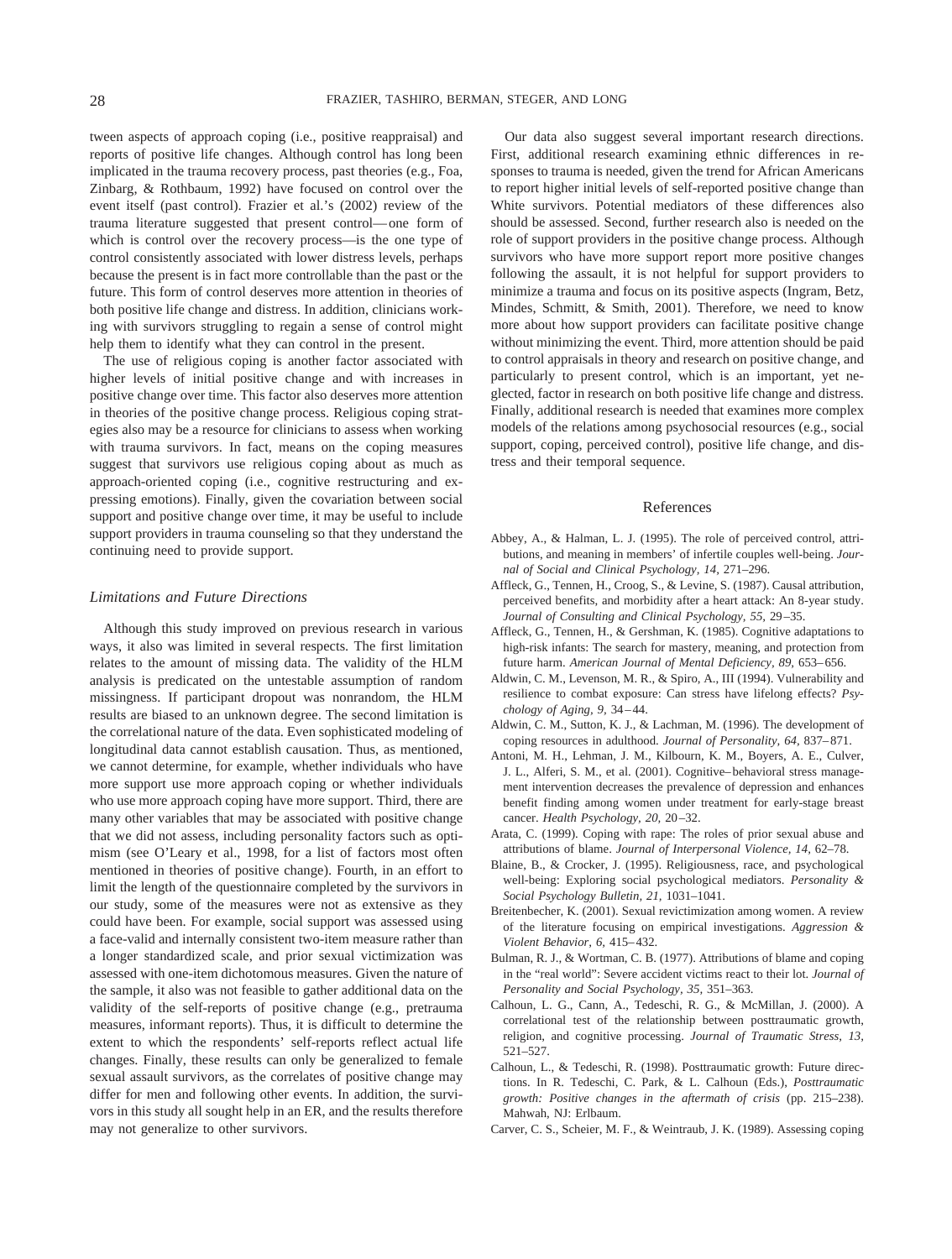strategies: A theoretically based approach. *Journal of Personality and Social Psychology, 56,* 267–283.

- Cohen, L., Hettler, T., & Pane, N. (1998). Assessment of posttraumatic growth. In R. Tedeschi, C. Park, & L. Calhoun (Eds.), *Posttraumatic growth: Positive changes in the aftermath of crisis* (pp. 23–42). Mahwah, NJ: Erlbaum.
- Collins, L., Schafer, J., & Kam, C. (2001). A comparison of inclusive and restrictive strategies in modern missing data procedures. *Psychological Methods, 6,* 330–351.
- Collins, R. L., Taylor, S. E., & Skokan, L. A. (1990). A better world or a shattered vision? Changes in life perspectives following victimization. *Social Cognition, 8,* 263–285.
- Cordova, M., Cunningham, L., Carlson, C., & Andrykowski, M. (2001). Posttraumatic growth following breast cancer: A controlled comparison study. *Health Psychology, 20,* 176–185.
- Davis, C., Nolen-Hoeksema, S., & Larson, J. (1998). Making sense of loss and benefiting from the experience: Two construals of meaning. *Journal of Personality and Social Psychology, 75,* 561–574.
- Elder, G. H., Jr., & Clipp, E. C. (1989). Combat experience and emotional health: Impairment and resilience in later life. *Journal of Personality, 57,* 311–341.
- Foa, E. B., Zinbarg, R., & Rothbaum, B. O. (1992). Uncontrollability and unpredictability in post-traumatic stress disorder: An animal model. *Psychological Bulletin, 112,* 218–238.
- Frazier, P. (1990). Victim attributions and post-rape trauma. *Journal of Personality and Social Psychology, 59,* 298–304.
- Frazier, P. (2000). The role of attributions and perceived control in recovery from rape. *Journal of Personal and Interpersonal Loss, 5,* 203–225.
- Frazier, P. (2002). *Rape Attribution Questionnaire.* Unpublished manuscript, University of Minnesota.
- Frazier, P. (2003). Perceived control and distress following sexual assault: A longitudinal test of a new model. *Journal of Personality and Social Psychology, 84,* 1257–1269.
- Frazier, P., Berman, M., Mortensen, H., Steger, M., Steward, J., & Taketa, L. (2003). [Convergent validity of positive life change measure in a student sample]. Unpublished raw data.
- Frazier, P., Berman, M., & Steward, J. (2002). Perceived control and posttraumatic stress: A temporal model. *Applied & Preventive Psychology, 10,* 207–223.
- Frazier, P., & Burnett, J. (1994). Immediate coping strategies among rape victims. *Journal of Counseling and Development, 72,* 633–639.
- Frazier, P., Conlon, A., & Glaser, T. (2001). Positive and negative life changes following sexual assault. *Journal of Consulting and Clinical Psychology, 69,* 1048–1055.
- Frazier, P., Steward, J., & Mortensen, H. (in press). Perceived control and adjustment to trauma: A comparison across events. *Journal of Social and Clinical Psychology.*
- Ingram, K. M., Betz, N. E., Mindes, E. J., Schmitt, M. M., & Smith, N. G. (2001). Unsupportive responses from others concerning a stressful life event: Development of the unsupportive social interactions inventory. *Journal of Social and Clinical Psychology, 20,* 173–207.
- Joseph, S., Williams, R., & Yule, W. (1993). Changes in outlook following disaster: The preliminary development of a measure to assess positive and negative responses. *Journal of Traumatic Stress, 6,* 271–279.
- Kennedy, J. E., Davis, R. C., & Taylor, B. G. (1998). Changes in spirituality and well-being among victims of sexual assault. *Journal for the Scientific Study of Religion, 37,* 322–328.
- Kenny, D., Kashy, D., & Bolger, N. (1998). Data analysis in social psychology. In D. Gilbert, S. Fiske, & G. Lindzey (Eds.), *The handbook of social psychology* (Vol. 1, 4th ed.; pp. 233–265). New York: McGraw-Hill.
- Krull, J. L., & MacKinnon, D. P. (2001). Multilevel modeling of individual and group level mediated effects. *Multivariate Behavioral Research, 36,* 249–277.
- Marsella, A. J., Friedman, M. J., Gerrity, E. T., & Scurfield, R. M. (1996). *Ethnocultural aspects of posttraumatic stress disorder: Issues, research, and clinical applications.* Washington, DC: American Psychological Association.
- McMillen, J. C., & Fisher, R. (1998). The Perceived Benefit Scales: Measuring perceived positive life changes after negative events. *Social Work Research, 22,* 173–187.
- McMillen, J. C., Smith, E., & Fisher, R. (1997). Perceived benefit and mental health after three types of disaster. *Journal of Consulting and Clinical Psychology, 65,* 733–739.
- Mohr, D., Dick, L., Russo, D., Likosky, W., & Goodkin, D. (1999). The psychological impact of multiple sclerosis: Exploring the patient's perspective. *Health Psychology, 18,* 376–382.
- O'Leary, V., Alday, C., & Ickovics, J. (1998). Models of life change and posttraumatic growth. In R. Tedeschi, C. Park, & L. Calhoun (Eds.), *Posttraumatic growth: Positive changes in the aftermath of crisis* (pp. 127–151). Mahwah, NJ: Erlbaum.
- Pargament, K. I., Ensing, D. S., Falgout, K., Olsen, H., Reilly, B., Van Haitsma, K., & Warren, R. (1990). God help me: I. Religious coping efforts as predictors of the outcomes to significant negative life events. *American Journal of Community Psychology, 18,* 793–824.
- Pargament, K. I., Kennell, J., Hathaway, W., Grevengoed, N., Newman, J., & Jones, W. (1988). Religion and the problem-solving process: Three styles of coping. *Journal for the Scientific Study of Religion, 27,* 90–104.
- Park, C. L., Cohen, L. H., & Murch, R. L. (1996). Assessment and prediction of stress-related growth. *Journal of Personality, 64,* 71–105.
- Phifer, J. F., & Norris, F. H. (1989). Psychological symptoms in older adults following natural disaster: Nature, timing, duration, and course. *Journals of Gerontology, 44,* S207-S217.
- Raudenbush, S. W. (2002). Alternative covariance structures for polynomial models of individual growth and change. In D. S. Moskowitz & S. L. Hershberger (Eds.), *Modeling intraindividual variability with repeated measures data* (pp. 25–58). Mahwah, NJ: Erlbaum.
- Raudenbush, S., Bryk, A., & Congdon, R. (2000). Hierarchical linear and nonlinear modeling, Version 5 [software]. Lincolnwood, IL: Scientific Software International.
- Revenson, T. A., Wollman, C. A., & Felton, B. J. (1983). Social supports as stress buffers for adult cancer patients. *Psychosomatic Medicine, 45,* 321–331.
- Roodman, A., & Clum, G. (2001). Revictimization rates and method variance: A meta-analysis. *Clinical Psychology Review, 21,* 183–204.
- Roth, S., & Cohen, L. (1986). Approach, avoidance, and coping with stress. *American Psychologist, 41,* 813–819.
- Schaefer, J., & Moos, R. (1998). The context for posttraumatic growth: Life crises, individual and social resources, and coping. In R. Tedeschi, C. Park, & L. Calhoun (Eds.), *Posttraumatic growth: Positive changes in the aftermath of crisis* (pp. 99–126). Mahwah, NJ: Erlbaum.
- Sobel, M. E. (1982). Asymptotic confidence intervals for indirect effects in structural equation models. In S. Leinhardt (Ed.), *Sociological methodology, 1982* (pp. 290–312). Washington, DC: American Sociological Association.
- Stanton, A., Danoff-Burg, S., Cameron, C., & Ellis, A. (1994). Coping through emotional approach: Problems of conceptualization and confounding. *Journal of Personality and Social Psychology, 66,* 350–362.
- Stroebe, W., & Schut, H. (2001). Risk factors in bereavement outcome: A methodological and empirical review. In M. S. Stroebe, R. O. Hansson, W. Stroebe, & H. Schut (Eds.), *Handbook of bereavement research: Consequences, coping, and care* (pp. 349–371). Washington, DC: American Psychological Association.
- Tedeschi, R. G. (1999). Violence transformed: Posttraumatic growth in survivors and their societies. *Aggression and Violent Behavior, 4,* 319– 341.
- Tedeschi, R., & Calhoun, L. (1995). *Trauma and transformation: Growing in the aftermath of suffering.* Thousand Oaks, CA: Sage.